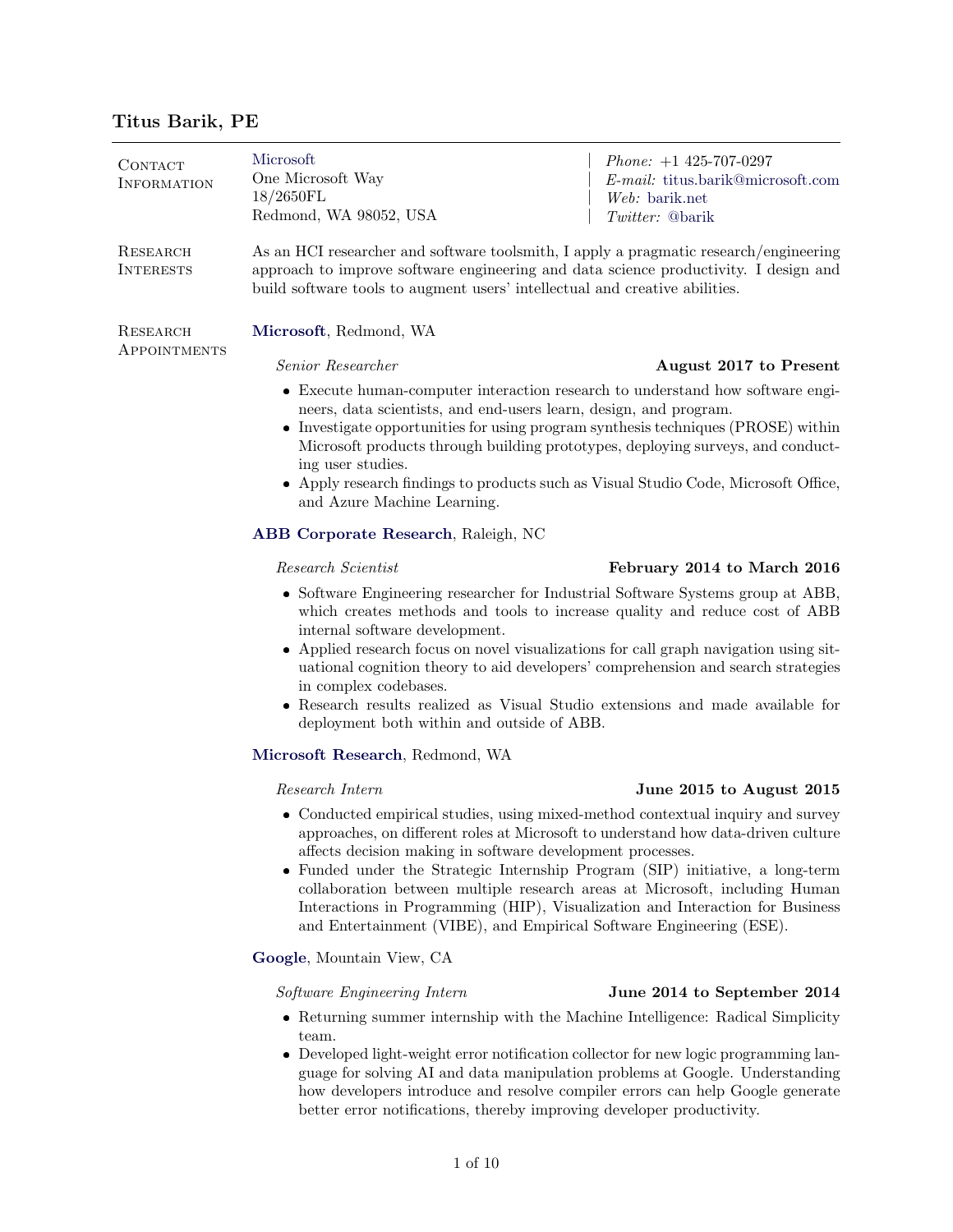|                                           | platform (RS). The platform is intended for end-user programmers who do not<br>have a formal background in declarative programming, such as data scientists or<br>analysts.                                                                                                                                                                                                                                                                                                                                                                                                  |                           |  |
|-------------------------------------------|------------------------------------------------------------------------------------------------------------------------------------------------------------------------------------------------------------------------------------------------------------------------------------------------------------------------------------------------------------------------------------------------------------------------------------------------------------------------------------------------------------------------------------------------------------------------------|---------------------------|--|
|                                           | Google, Mountain View, CA                                                                                                                                                                                                                                                                                                                                                                                                                                                                                                                                                    |                           |  |
|                                           | Software Engineering Intern                                                                                                                                                                                                                                                                                                                                                                                                                                                                                                                                                  | May 2013 to August $2013$ |  |
|                                           | $\bullet$ Summer internship with the Google Web Server (GWS) team. GWS powers the<br>Google homepage, as well as other critical web infrastructure.<br>• Developed system to understand how programming modifications impact the<br>visual appearance of web pages, and deployed system within the GWS continuous<br>testing framework. System is currently running in production at Google to detect<br>web page rendering issues for google.com search results.<br>• 7519 lines of production code contributed to Google, including Python, JavaScript,<br>Java, and HTML. |                           |  |
| <b>EDUCATION</b>                          | North Carolina State University, Raleigh, NC                                                                                                                                                                                                                                                                                                                                                                                                                                                                                                                                 |                           |  |
|                                           | Ph.D., Computer Science                                                                                                                                                                                                                                                                                                                                                                                                                                                                                                                                                      | August 2010 to May 2018   |  |
|                                           | • Thesis Committee: Emerson Murphy-Hill (Chair), Chris Parnin, James Lester,<br>Jing Feng, Shriram Krishnamurthi (External, Brown University)<br>• Thesis Proposal: "How Should Static Analysis Tools Explain Anomalies to De-<br>velopers?" May 2016.<br>• Dissertation: "Error Messages as Rational Reconstructions." March 2018.                                                                                                                                                                                                                                          |                           |  |
|                                           | M. Eng, Electrical and Computer Engineering                                                                                                                                                                                                                                                                                                                                                                                                                                                                                                                                  | May 2009                  |  |
|                                           | • Graduated with 4.0 GPA.                                                                                                                                                                                                                                                                                                                                                                                                                                                                                                                                                    |                           |  |
|                                           | Georgia Institute of Technology, Atlanta, GA                                                                                                                                                                                                                                                                                                                                                                                                                                                                                                                                 |                           |  |
|                                           | B.S., Computer Engineering                                                                                                                                                                                                                                                                                                                                                                                                                                                                                                                                                   | June 2004                 |  |
|                                           | • Graduated with honors.<br>• Senior design project: "A Digital Control Systems Package (DCSP) for Linux."<br>Developed for the DaqBoard/2000 data acquisition PCI card. System supports<br>root locus for Single Input Single Output (SISO), function generators, and model<br>following.                                                                                                                                                                                                                                                                                   |                           |  |
| <b>BOOK CHAPTERS</b>                      | [1] Titus Barik and Emerson Murphy-Hill. "A Process for Surviving Survey Design<br>and Sailing through Survey Deployment." In: Perspectives on Data Science for<br>Software Engineering, 2016.                                                                                                                                                                                                                                                                                                                                                                               |                           |  |
| JOURNAL<br><b>PUBLICATIONS</b>            | [2] Emerson Murphy-Hill, Titus Barik, and Andrew Black. "Interactive Ambient"<br>Visualizations for Soft Advice." In: Interactive Visualization, 2013.                                                                                                                                                                                                                                                                                                                                                                                                                       |                           |  |
| FULL<br><b>CONFERENCE</b><br>PUBLICATIONS | [3] Nischal Shrestha, Titus Barik, and Chris Parnin. "Remote, but Connected: How<br>#TidyTuesday Provides an Online Community of Practice for Data Scientists."<br>In: Computer-Supported Cooperative Work and Social Computing (CSCW 2021,<br>to appear).                                                                                                                                                                                                                                                                                                                   |                           |  |
|                                           | [4] Samuel Lau, Sruti Srinivasa Ragavan, Ken Milne, Titus Barik, and Advait Sarkar.<br>"TweakIt: Supporting End-User Programmers Who Transmogrify Code." In:<br>ACM CHI Conference on Human Factors in Computing Systems (CHI 2021, to<br>appear).                                                                                                                                                                                                                                                                                                                           |                           |  |

 Through empirical user studies, evaluated and then implemented prototype of explanatory visualizations for a proprietary, declarative, LLVM-based compiler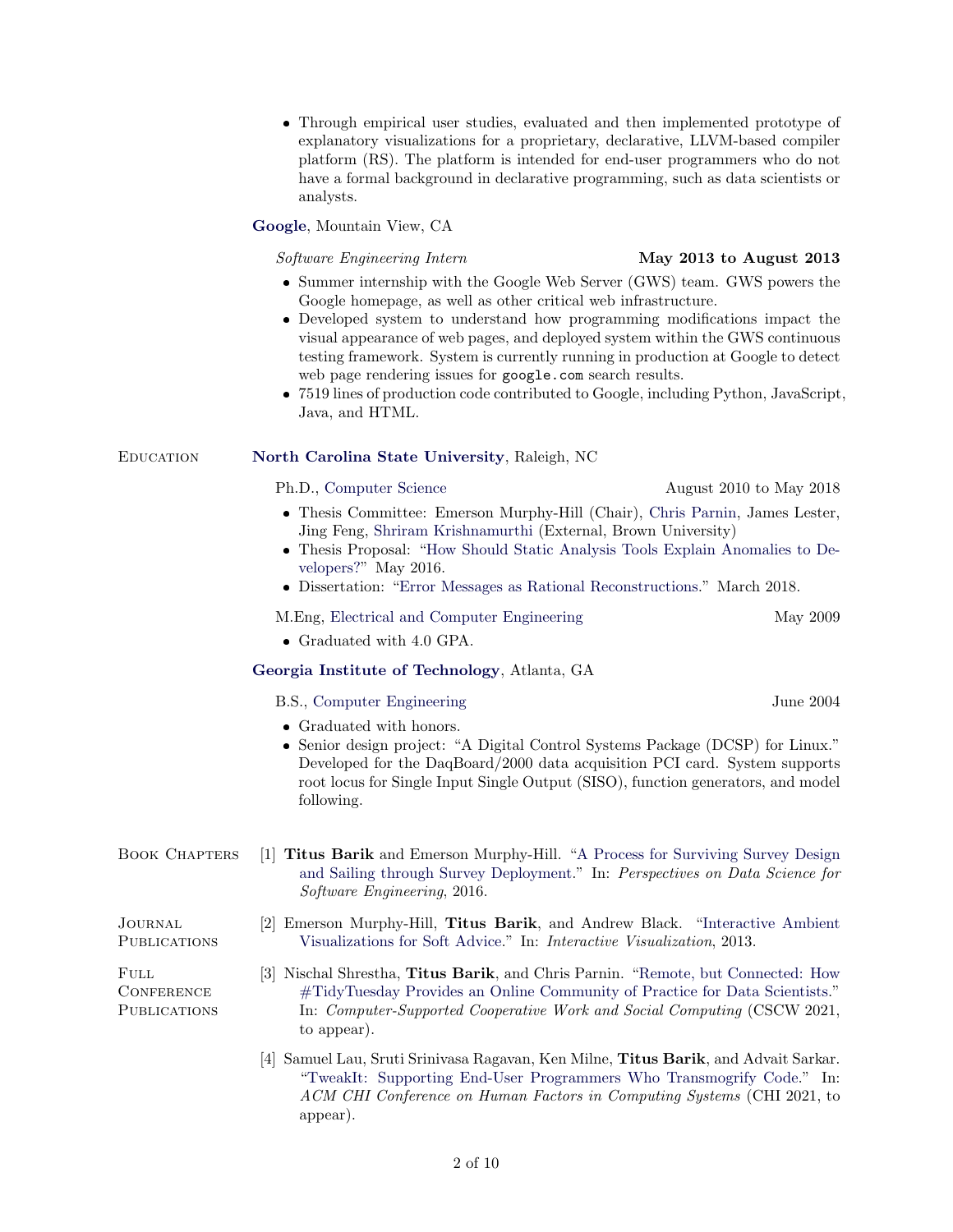- [5] Nathaniel Weinman, Titus Barik, Steven Drucker, and Rob DeLine. ["Fork It:](http://go.barik.net/forkit) [Supporting Stateful Alternatives in Computational Notebooks.](http://go.barik.net/forkit)" In: ACM CHI Conference on Human Factors in Computing Systems (CHI 2021, to appear).
- [6] Mahnaz Behroozi, Shivani Shirolkar, Titus Barik, and Chris Parnin. ["Does Stress](http://go.barik.net/fse2020) [Impact Technical Interview Performance?.](http://go.barik.net/fse2020)" In: ACM Joint European Software Engineering Conference and Symposium on the Foundations of Software Engineering (ESEC/FSE 2020), Sacramento, California (28% acceptance).
- [7] Justin Smith, Chris Theisen, and Titus Barik. ["A Case Study of Software Se](http://go.barik.net/vlhcc2020)[curity Red Teams at Microsoft.](http://go.barik.net/vlhcc2020)" In: IEEE Symposium on Visual Languages and Human-Centric Computing (VL/HCC 2020), Dunedin, New Zealand (30% acceptance).
- [8] Nischal Shrestha, Colton Botta, Titus Barik, and Chris Parnin. ["Here We Go](http://go.barik.net/herewegoagain) [Again: Why Is It Difficult for Developers to Learn Another Programming Lan](http://go.barik.net/herewegoagain)[guage?"](http://go.barik.net/herewegoagain) In: International Conference on Software Engineering (ICSE 2020), Seoul, South Korea (23% acceptance,  $\blacktriangledown$  Distinguished Paper Award).
- [9] Mahnaz Behroozi, Shivani Shirolkar, Titus Barik, and Chris Parnin. ["Debugging](http://go.barik.net/debugginghiring) [Hiring: What Went Right and What Went Wrong in the Technical Interview](http://go.barik.net/debugginghiring) [Process.](http://go.barik.net/debugginghiring)" In: International Conference on Software Engineering (Software Engineering in Society) (ICSE SEIS 2020), Seoul, South Korea (33% acceptance).
- [10] Souti Chattopadhyay, Ishita Prasad, Austin Z. Henley, Anita Sarma, and Titus Barik. ["What's Wrong with Computational Notebooks? Pain Points, Needs,](http://go.barik.net/nbpainpoints) [and Design Opportunities.](http://go.barik.net/nbpainpoints)" In: ACM CHI Conference on Human Factors in Computing Systems (CHI 2020), Honolulu, Hawaii (24% acceptance,  $\blacktriangledown$  Honorable Mention Award).
- [11] Ian Drosos, Titus Barik, Philip Guo, Robert DeLine, and Sumit Gulwani. "[Wrex](http://go.barik.net/wrex): [A Unified Programming-by-Example Interaction for Synthesizing Readable Code](http://go.barik.net/wrex) [for Data Scientists.](http://go.barik.net/wrex)" In: ACM CHI Conference on Human Factors in Computing Systems (CHI 2020), Honolulu, Hawaii (24% acceptance, $\mathbf{\mathcal{P}}$  Best Paper Award).
- [12] Andrew Head, Fred Hohman, Titus Barik, Steven Drucker, and Robert DeLine. ["Managing Messes in Computational Notebooks.](http://go.barik.net/chi2019)" In: ACM CHI Conference on Human Factors in Computing Systems (CHI 2019), Glasgow, United Kingdom  $(24\% \text{ acceptance}, \blacktriangleright \text{Best Paper Award}).$
- [13] Mahnaz Behroozi, Chris Parnin, and Titus Barik. ["Hiring is Broken: What](http://go.barik.net/hiringisbroken) [Do Developers Say About Technical Interviews?"](http://go.barik.net/hiringisbroken) In: IEEE Symposium on Visual Languages and Human-Centric Computing (VL/HCC 2019), Memphis, Tennessee (33% acceptance).
- [14] Nischal Shrestha, Titus Barik, and Chris Parnin. ["It's Like Python But: Towards](http://go.barik.net/vlhcc2018) [Supporting Transfer of Programming Language Knowledge.](http://go.barik.net/vlhcc2018)" In: IEEE Symposium on Visual Languages and Human-Centric Computing (VL/HCC 2018), Lisbon, Portugal (29% acceptance).
- [15] Titus Barik, Denae Ford, Emerson Murphy-Hill, and Chris Parnin. ["How Should](http://go.barik.net/fse2018) [Compilers Explain Problems to Developers?"](http://go.barik.net/fse2018) In: ACM Joint European Software Engineering Conference and Symposium on the Foundations of Software Engineering (ESEC/FSE 2018), Lake Buena Vista, Florida (21% acceptance).
- [16] Titus Barik. ["Expressions on the Nature and Significance of Programming and](http://go.barik.net/vlhcc2017) [Play.](http://go.barik.net/vlhcc2017)" In: IEEE Symposium on Visual Languages and Human-Centric Computing (VL/HCC 2017), Raleigh, North Carolina (29% acceptance).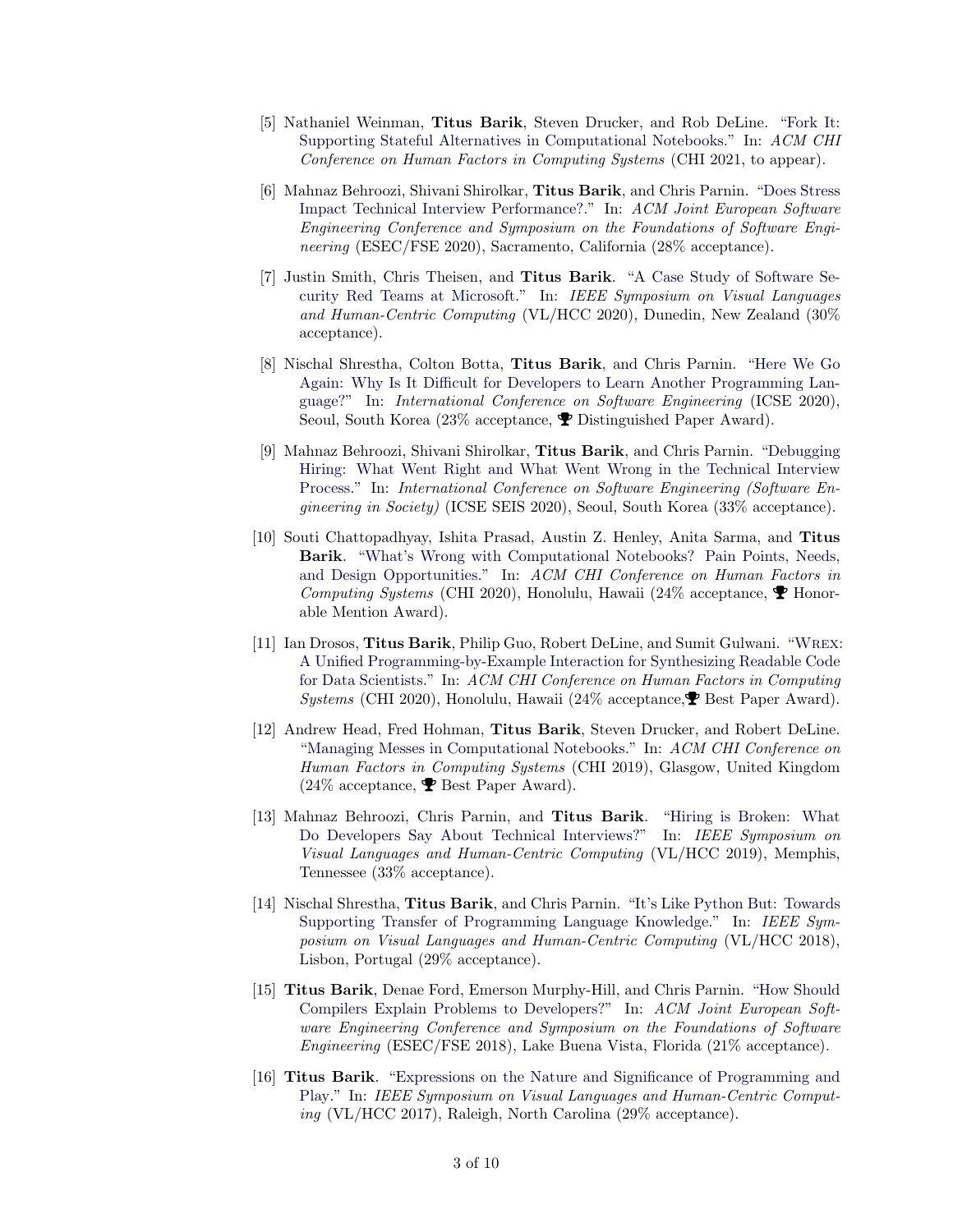- [17] Titus Barik, Justin Smith, Kevin Lubick, Elisabeth Holmes, Jing Feng, Emerson Murphy-Hill, and Chris Parnin. ["Do Developers Read Compiler Error Mes](http://go.barik.net/gazerbeams)[sages?"](http://go.barik.net/gazerbeams) In: International Conference on Software Engineering (ICSE 2017), Buenos Aires, Argentina (16% acceptance).
- [18] Titus Barik, Yoonki Song, Brittany Johnson, and Emerson Murphy-Hill. ["From](http://go.barik.net/fixbugs) [Quick Fixes to Slow Fixes: Reimagining Static Analysis Resolutions to Enable](http://go.barik.net/fixbugs) [Design Space Exploration.](http://go.barik.net/fixbugs)" In: International Conference on Software Maintenance and Evolution (ICSME 2016), Raleigh, North Carolina (29% acceptance).
- [19] Titus Barik, Emerson Murphy-Hill, and Thomas Zimmermann. ["A Perspective](http://go.barik.net/blend) [on Blending Programming Environments and Games: Beyond Points, Badges,](http://go.barik.net/blend) [and Leaderboards.](http://go.barik.net/blend)" In: IEEE Symposium on Visual Languages and Human-Centric Computing (VL/HCC 2016), Cambridge, United Kingdom (33% acceptance).
- [20] Titus Barik, Robert DeLine, Steven Drucker, and Danyel Fisher. ["The Bones of](http://go.barik.net/icse2016) [the System: A Case Study of Logging and Telemetry at Microsoft.](http://go.barik.net/icse2016)" In: International Conference on Software Engineering (Software Engineering in Practice) (ICSE SEIP 2016), Austin, Texas (26% acceptance).
- [21] Titus Barik, Kevin Lubick, Samuel Christie, and Emerson Murphy-Hill. ["How](http://go.barik.net/vissoft2014) [Developers Visualize Compiler Messages: A Foundational Approach to Notifi](http://go.barik.net/vissoft2014)[cation Construction.](http://go.barik.net/vissoft2014)" In: IEEE Working Conference on Software Visualization (VISSOFT 2014), Victoria, Canada (48% acceptance).
- [22] Titus Barik, Michael Everett, Rogelio E. Cardona-Rivera, David L. Roberts, and Edward F. Gehringer. ["A Community College Blended Learning Classroom](http://go.barik.net/eduai) [Experience through Artificial Intelligence in Games.](http://go.barik.net/eduai)" In: Frontiers in Education (FIE 2013), Oklahoma City, Oklahoma (70% acceptance).
- [23] Titus Barik, Arpan Chakraborty, Brent Harrison, David L. Roberts, and Robert St. Amant. ["Speed/Accuracy Tradeoff in ACT-R Models of the Concentra](http://go.barik.net/iccm2013)[tion Game.](http://go.barik.net/iccm2013)" In: International Conference on Cognitive Modeling (ICCM 2013), Ottawa, Canada.
- [24] Titus Barik, Brent Harrison, David L. Roberts, and Xuxian Jiang. ["Spatial](http://go.barik.net/aiide2012) [Game Signatures for Bot Detection in Social Games.](http://go.barik.net/aiide2012)" In: Artificial Intelligence and Interactive Digital Entertainment (AIIDE 2012), Stanford, California (54% acceptance).
- [25] Titus Barik, Rahul Pandita, Justin Middleton, and Emerson Murphy-Hill. ["De](http://go.barik.net/omgzombies)[signing for Dystopia: Software Engineering Research for the Post-Apocalypse.](http://go.barik.net/omgzombies)" In: Foundations of Software Engineering (Visions and Reflections) (FSE VAR 2016), Seattle, Washington (26% acceptance).
- [26] Titus Barik, Brittany Johnson, and Emerson Murphy-Hill. "I ♥ [Hacker News:](http://go.barik.net/fsenier2015) [Expanding Qualitative Research Findings by Analyzing Social News Websites.](http://go.barik.net/fsenier2015)" In: Foundations of Software Engineering (New Ideas) (FSE NI 2015), Bergamo, Italy (27% acceptance).
- [27] Titus Barik, Kevin Lubick, Justin Smith, John Slankas, and Emerson Murphy-Hill. "Fuse[: A Reproducible, Extendable, Internet-scale Corpus of Spread](http://go.barik.net/msr2015)[sheets.](http://go.barik.net/msr2015)" In: Mining Software Repositories (Data Showcase) (MSR 2015), Florence, Italy (64% acceptance).
- [28] Titus Barik, Kevin Lubick, and Emerson Murphy-Hill. ["Commit Bubbles.](http://go.barik.net/icsenier2015)" In: International Conference on Software Engineering (New Ideas and Emerging Results) (ICSE NIER 2015), Florence, Italy (18% acceptance).

**SHORT CONFERENCE PUBLICATIONS**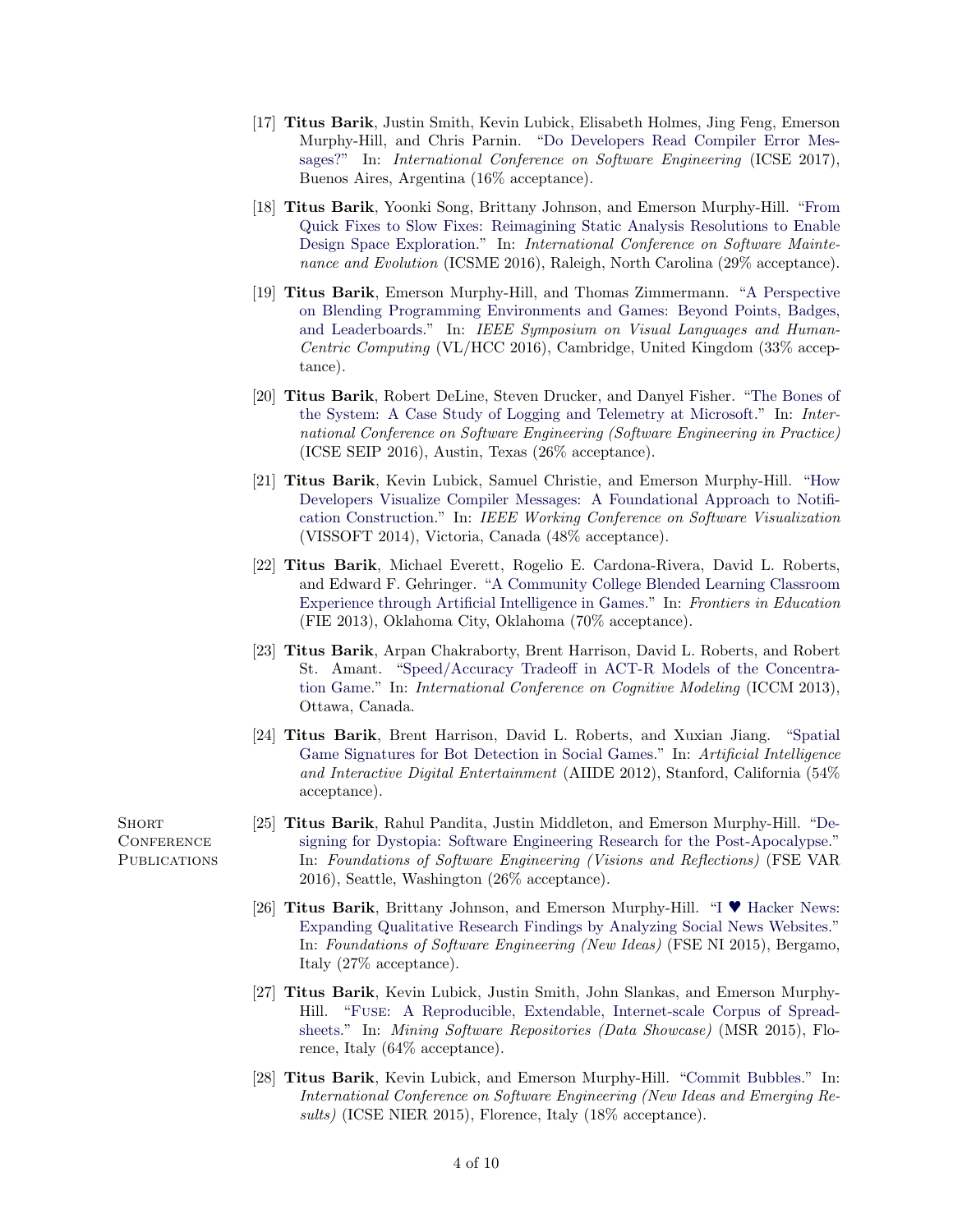[29] Titus Barik, Jim Witschey, Brittany Johnson, and Emerson Murphy-Hill. ["Com](http://go.barik.net/icsenier2014)[piler Error Notifications Revisited: An Interaction-First Approach for Helping](http://go.barik.net/icsenier2014) [Developers More Effectively Comprehend and Resolve Error Notifications.](http://go.barik.net/icsenier2014)" In: International Conference on Software Engineering (New Ideas and Emerging Results) (ICSE NIER 2014), Hyderabad, India (24% acceptance).

[30] **Titus Barik**, Chris Parnin, and Emerson Murphy-Hill. "One  $\lambda$  [at a Time: What](http://go.barik.net/plateau2017) [Do We Know About Presenting Human-Friendly Output from Program Analysis](http://go.barik.net/plateau2017) [Tools?"](http://go.barik.net/plateau2017) In: Workshop on Evaluation and Usability of Programming Languages and Tools (PLATEAU 2017), Vancouver, Canada.

- [31] Denae Ford, Titus Barik, Leslie Rand-Pickett, and Chris Parnin. ["The Tech-Talk](http://go.barik.net/techtalk) [Balance: What Technical Interviewers Expect from Technical Candidates.](http://go.barik.net/techtalk)" In: International Workshop on Cooperative and Human Aspects of Software Engineering (CHASE 2017), Buenos Aires, Argentina.
- [32] Titus Barik. ["How Should Static Analysis Tools Explain Anomalies to Develop](http://go.barik.net/fse2016src)[ers?"](http://go.barik.net/fse2016src) In: Foundations of Software Engineering (Student Research Competition) (FSE SRC 2016), Seattle, Washington.
- [33] Denae Ford, Titus Barik, and Chris Parnin. ["Studying Sustained Attention and](http://go.barik.net/emip2015) [Cognitive States with Eye Tracking in Remote Technical Interviews.](http://go.barik.net/emip2015)" In: Eye Movements in Programming: Models to Data (EMIP 2015), Joensuu, Finland.
- [34] Titus Barik. ["Improving Error Notification Comprehension in IDEs by Support](http://go.barik.net/vlhcc2015)[ing Developer Self-Explanations.](http://go.barik.net/vlhcc2015)" In: IEEE Symposium on Visual Languages and Human-Centric Computing Graduate Consortium (VL/HCC GC 2015), Atlanta, Georgia.
- [35] Kevin Lubick, Titus Barik, and Emerson Murphy-Hill. ["Can Social Screencasting](http://go.barik.net/chase2015) [Help Developers Learn New Tools?"](http://go.barik.net/chase2015) In: International Workshop on Cooperative and Human Aspects of Software Engineering (CHASE 2015), Florence, Italy.
- [36] Titus Barik. ["Improving Error Notification Comprehension through Visual Over](http://go.barik.net/vlhcc2014)[lays in IDEs.](http://go.barik.net/vlhcc2014)" In: IEEE Symposium on Visual Languages and Human-Centric Computing Graduate Consortium (VL/HCC GC 2014), Melbourne, Australia.
- [37] Titus Barik. ["Inferring Cognitive Behaviors from Low-level User Interactions](http://go.barik.net/fdg2013dc) [in Games.](http://go.barik.net/fdg2013dc)" In: Foundations of Digital Games Doctoral Consortium (FDG DC 2013), Crete, Greece.

[North Carolina State University](http://www.ncsu.edu), Raleigh, NC

# Teaching Assistant **August 2010 to May 2011**

(teaching portfolio available at <http://teaching.barik.net>)

- Teaching Assistant for CSC/ECE 506: Architecture of Parallel Computers − Spring 2011.
	- − Primary responsibilities included grading, answering student questions, and developing assignments and projects for the course (authored assignments are available upon request).
- Teaching Assistant for CSC 517: Object-Oriented Languages and Systems − Fall 2010.
	- − Conducted seven lectures during the semester, on topics such as refactoring and version control, Ruby, object-relational mapping, and design patterns.
	- − Continued to conduct various guest lectures for this class in Fall 2011. Classroom observation on September 7, 2011 by [Professor Ed Gehringer:](http://www4.ncsu.edu/~efg/) "Examples done on the computer with explanation. Progression in an accessible

**WORKSHOP PUBLICATIONS** 

**TEACHING EXPERIENCE**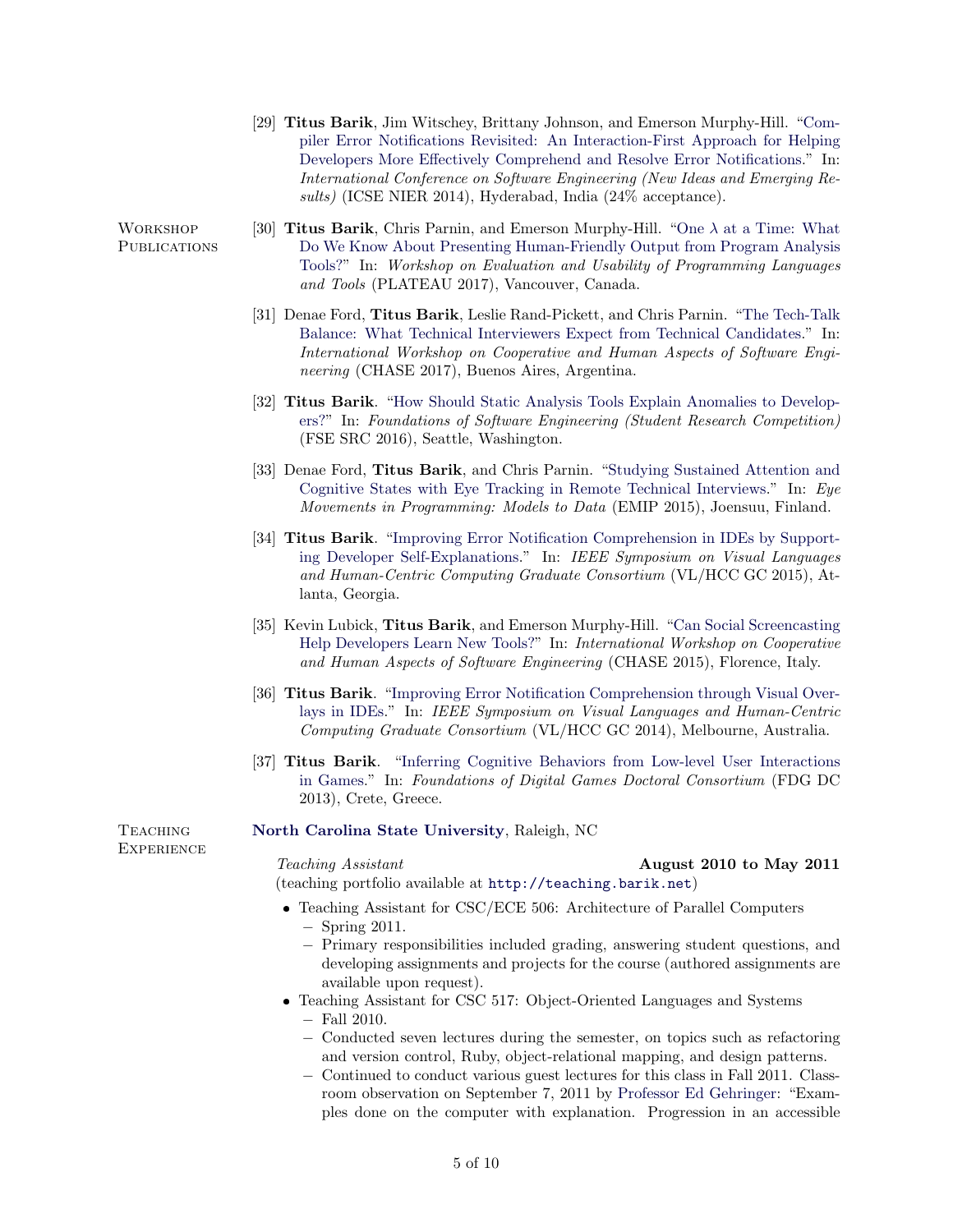fashion. Good time management. Student response to his in-class exercises (to his two exercises, 73 and 76 students, respectively, responded). This is a very high response rate, and indicates that the students were following the material well. He has a very good rapport with the class."

### [Wayne Community College](http://www.waynecc.edu), Goldsboro, NC

#### Adjunct Instructor January 2009 to December 2012

- Instructor for SGD 125: Artificial Intelligence
	- − Fall 2012.
	- − This pilot course was offered at Wayne Community College to evaluate traditional four year courses and their applicability in a two year college setting.
	- − Taught using the "blended classroom" model, whereby readings are done before class and activities are done during class time.
- Instructor for DBA 115: Database Applications (Online)
	- − Fall 2009, Fall 2010, Fall 2011, and Fall 2012.
	- − Used MySQL and PHP to cover applied concepts in databases, such as developing forms, reports, and data management.
	- − First instructor within the department to develop short 5-10 minute lectures using Camtasia to provide a more engaging online classroom experience (previously, students for online classes simply read the course text and completed the homeworks electronically).
- Instructor for SEC 150: Secure Communications (Online)
	- − Spring 2011 and Spring 2012.
	- − Migrated existing curriculum from an exam-based course to an applied course by changing the course format to from weekly quizzes to biweekly hands-on practice projects.
	- − Utilized Virtual Machines (VMWare) to provide a security sandbox for students to complete and submit assignments.
	- − As with Database Applications, developed short 5-10 minute lecture videos on course topics using Camtasia.
- Instructor for DBA 110: Database Concepts (Online)
	- − Spring 2009, Spring 2010, Spring 2011, and Spring 2012.
	- − Taught using Microsoft Access and the SAM intelligent tutoring system for automatic student assessment.
	- − Overall "A Outstanding" instructor performance evaluation for course on April 22, 2009 by Sharon Bull, Department Chair of Information Systems Technology: "Course is very well-organized and easy to navigate. He emphasizes the need for regular participation on the discussion boards when students have questions about homework or course-related material. All through the course I found many examples of Titus' efforts to help students master the material. Out of 28 students, 18 completed the Student Evaluation. Titus did a good job of encouraging participation. His average is  $3.2 \frac{1}{4.0}$  which indicates student satisfaction with the course."
- Instructor for SGD 112: Introduction to Game Design (Online) − Summer 2010.
	- − The students used GameMaker to study game design concepts, including level design, user interfaces, core mechanics, and game balancing.
	- − This is the first semester that SGD 112 was offered entirely online.

#### [Georgia Institute of Technology](http://www.gatech.edu), Atlanta, GA

#### Teaching Assistant **August 2000** to August 2004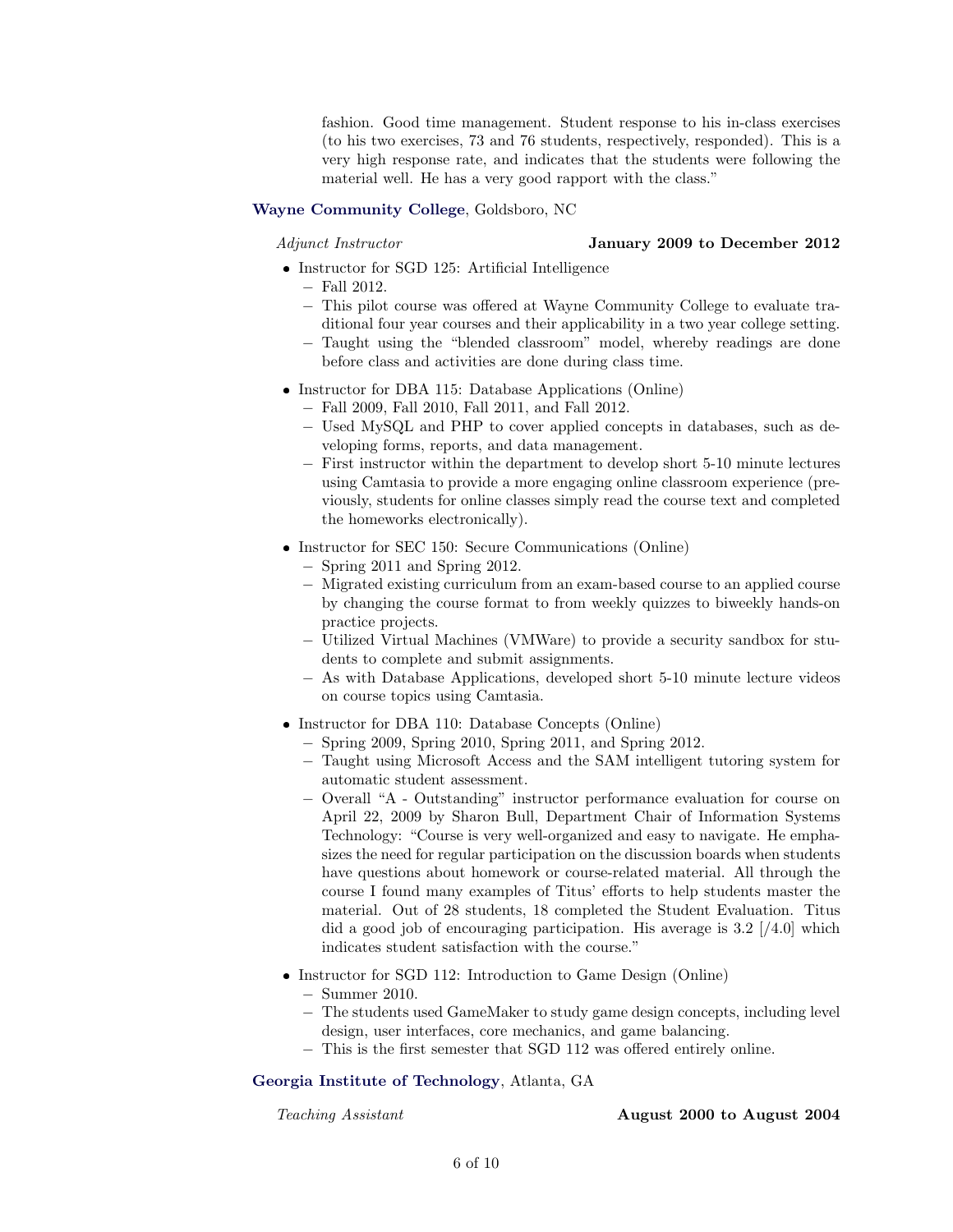- Teaching Assistant for CS 2130: Languages and Translation
	- − Summer 2004.
	- − Lectured two hours weekly on issues of machine translation, including tokenizing, parsing, data representation, run-time environments, optimization, and the implementation of programming languages.
	- − Developed autograders using UNIX shell scripting and C.
- Program Developer for CS 1371: Computing for Engineers
	- − Fall 2003.
	- − Designed weekly assignments and lectured on topics that introduced students to the foundations of computing, with an emphasis on engineering design and algorithm implementation using MATLAB and Java.
- Program Developer for CS 1322: Object-Oriented Programming
	- − Fall 2001, Spring 2002, Fall 2002, and Spring 2003.
	- − Developed autograding software using advanced Java concepts to facilitate grading in a large classroom environment.
	- − Worked closely with faculty, staff, and other project developers in an administrative context to design course materials such as homework assignments and tests, while additionally performing normal Teaching Assistant duties.
- Teaching Assistant for ECE 2031: Digital Design Lab
	- − Spring 2001 and Fall 2002.
	- − Supervised and provided assistance to students in a laboratory setting. Topics covered include introductory digital theory, CAD tools, digital and analog instrument usage, logic synthesis with Verilog and VHDL, and assembly language programming.
- Teaching Assistant for CS 1311: Introduction to Computing and Algorithms − Spring 2001.
	- − Lectured two-hours weekly on basic algorithmic and procedural programming. Introduced object-oriented programming concepts.

**STUDENT EVALUATIONS** 

# [North Carolina State University](http://www.ncsu.edu)

### CSC 517: Object-Oriented Languages and Systems

"Your lectures were exceptional, both in your approach to articulating the concept, and the presentation method you utilized – well balanced humor and student interaction. You definitely have a gift for teaching."

## [Wayne Community College](http://www.waynecc.edu)

### DBA 115: Database Applications

"I do want to let you know that you are by far the best instructor I've had over the past 2 years at Wayne Community College. You have some of the most structured and challenging classes I've ever taken. Your attention to detail, willingness to help, and general positive and professional attitude are greatly appreciated. I always look forward to working on anything for your classes as I know the assignments will be challenging and actually teach me something."

### DBA 110: Database Concepts

"Thanks for all the help and for a great class. This was the most challenging class yet but I learned quite a bit."

SEC 150: Secure Communications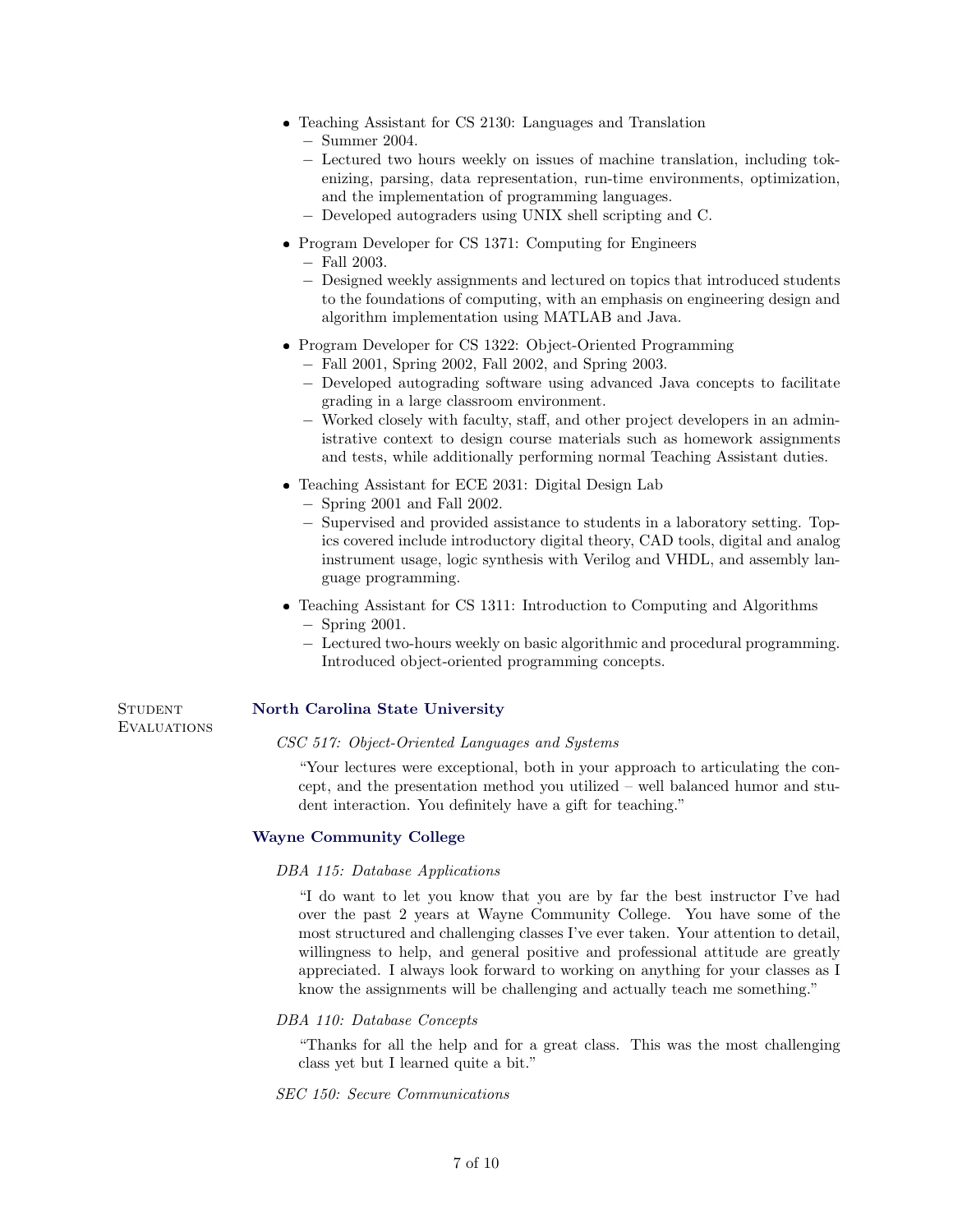"Your classes were always some of my favorites and the ones I learned the most in. On top of that you are one of the few teachers that is organized and well structured at Wayne Community College. About 80% of anything I learned for my security degree came from one of your classes." Program and Organizing Committees

| PROFESSIONAL   | <b>Program and Organizing Committees</b>                                 |          |
|----------------|--------------------------------------------------------------------------|----------|
| <b>SERVICE</b> | • FSE Artifact Evaluation Committee (ESEC/FSE AEC)                       | 2020     |
|                | • Automated Software Engineering (ASE)                                   | 2020     |
|                | International Conference on Program Comprehension (ICPC)                 | 2020     |
|                | Software Maintenance and Evolution Industry (ICSME)                      | 2020     |
|                | • Programming Experience $(PX)$                                          |          |
|                | • International Conference on Software Engineering Demonstrations (ICSE) | 2019     |
|                | • Evaluation and Usability of Programming Languages and Tools (PLATEAU)  | $\,2018$ |
|                | • FSE Student Research Competition (ESEC/FSE SRC)                        | 2018     |
|                | • International Workshop on Software Fairness (FairWare)                 | 2018     |
|                | • International Conference on Program Comprehension (ICPC)               | 2018     |
|                | • Programming Experience $(PX)$                                          | 2018     |
|                | • Mining Software Repositories Challenge Track (MSR Challenge)           | 2017     |
|                | • International Workshop on BIG Data Software Engineering (BIGDSE)       | $\,2016$ |
|                | • Software Maintenance and Evolution (ICSME)                             | 2016     |
|                | • OOPSLA Artifacts (OOPSLA AEC)                                          | $2015\,$ |
|                | • OOPSLA Artifacts (OOPSLA AEC)                                          | 2014     |
|                | <b>External Reviewer</b>                                                 |          |
|                | • Journal of Systems and Software (JSS)                                  | 2020     |
|                | • Human Factors in Computing Systems (CHI)                               | 2020     |
|                | • User Interface Software and Technology (UIST)                          | 2020     |
|                | • IEEE Software                                                          | 2020     |
|                | • Transactions on Software Engineering Journal (TSE)                     | 2020     |
|                | • Human Factors in Computing Systems (CHI)                               | 2019     |
|                | • Information Visualization Journal                                      | 2019     |
|                | • Empirical Software Engineering Journal (EMSE)                          | $\,2019$ |
|                | • Empirical Software Engineering Journal (EMSE)                          | 2018     |
|                | • Transactions on Software Engineering Journal (TSE)                     | 2018     |
|                | • Journal of Systems and Software (JSS)                                  | 2018     |
|                | • Empirical Software Engineering Journal (EMSE)                          | 2017     |
|                | • Computer-Supported Cooperative Work and Social Computing (CSCW)        | 2017     |
|                | • Information Visualization Journal                                      | $\,2016$ |
|                | • Empirical Software Engineering Journal (EMSE)                          | 2016     |
|                | • Computer-Supported Cooperative Work and Social Computing (CSCW)        | 2016     |
|                | • Empirical Software Engineering Journal (EMSE)                          | 2015     |
|                | • International Conference on Software Maintenance and Evolution (ICSME) | $\,2015$ |
|                | • Visual Languages and Human-Centric Computing (VL/HCC)                  | 2014     |
|                | • VL/HCC Graduate Consortium Student Mentor                              | 2014     |
|                | • International Conference on Software Engineering (ICSE)                | 2014     |
|                | • Association for the Advancement of Artificial Intelligence (AAAI)      | 2013     |
|                | • Autonomous Agents and Multiagent Systems (AAMAS)                       | 2013     |
|                | • Autonomous Agents and Multiagent Systems (AAMAS)                       | 2012     |
|                | • Artificial Intelligence and Interactive Digital Entertainment (AIIDE)  | 2012     |
|                | • Foundations of Digital Games (FDG)                                     | $2012\,$ |
|                | • International Conference on Interactive Digital Storytelling (ICIDS)   | 2012     |

PROFESSIONAL Engineering **EXPERIENCE**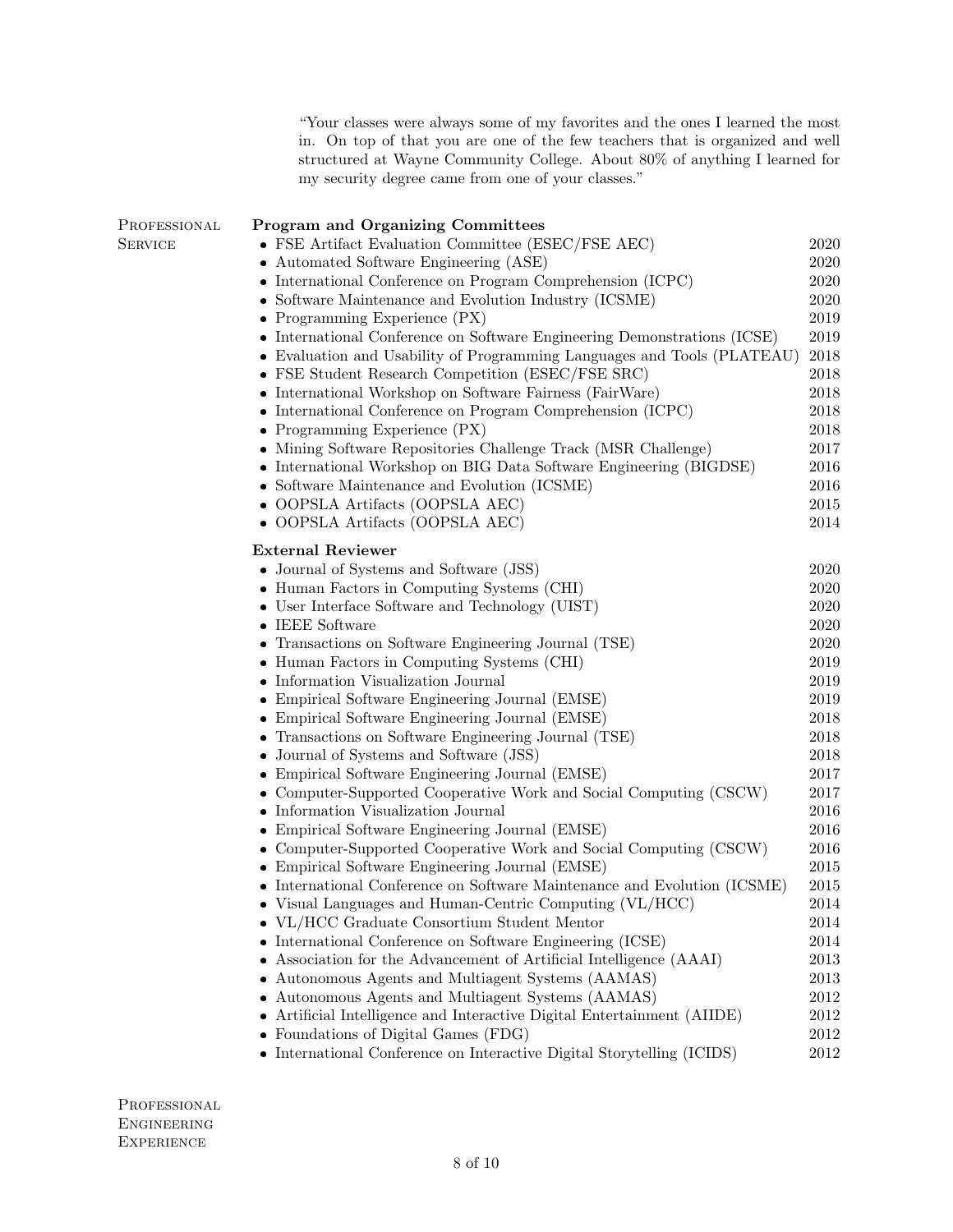The following Engineering engagements have been certified by the listed Professional Engineers. Engagements are defined as employment periods at different companies or firms and significant changes of responsibilities within the same company or firm. The Engineering responsibilities listed below may be independently verified (along with full documentation) by contacting the [Georgia Board of Professional Engineers and Land](http://sos.georgia.gov/plb/pels/) [Surveyors](http://sos.georgia.gov/plb/pels/) directly at 237 Coliseum Drive Macon, GA 31217-3858, (478) 207-2440.

### [Atronix Engineering](http://atronixengineering.com/), Atlanta, GA

# Project Engineer November 2008 to December 2010

(Engagement details verified, signed, and sealed by Kenneth Wolfe Jr., license OH PE55769, and Jagdish K. Patel, license GA PE028452).

- Commissioned startups in the materials handling and distribution industry.
- Provided emergency support and on-site troubleshooting for customers.
- Checked electrical and network drawings created by other Engineers for correctness and function, and performed electrical checkout and testing on panels before they shipped to customer sites.
- Migrated legacy PLC systems to modern systems, converting protocols such as DH+ and serial to Ethernet.
- Generated performance estimates, performed system checking, and validated initial system configuration to ensure designs would meet various technology requirements such as trunk length, device count, and device compatibility.
- Implemented sorting and queuing algorithms for product distribution applications.
- Designed and developed PLC and HMI applications for shipping companies, providing conveyor status, conveyor control, and monitoring. Programmed PLC robotic applications to build automotive parts.
- Researched applications requiring high-availability clustering and fail over in Linux for industrial control applications. I designed low-level drivers for interfacing with industrial equipment such as pick to light systems and RFID barcode scanners.
- Provided quotes and other project estimates to customers.

# [Arch Chemicals \(Lonza\)](http://www.archchemicals.com/), Atlanta, GA

## Project Engineer November 2005 to November 2008

(Engagement details verified, signed, and sealed by Christopher Allen Bouch, license GA PE035585, and Frank Hurst Annessi, licenses GA PE017923 SC 12787 VA 0402022231 PA PE035624E and MA 43225).

- Provided Engineering support to customers domestically and internationally to resolve plant issues concerning equipment failures mechanically, programmatically, and electrically.
- Prepared engineering studies and interpreted plant modifications as requested by customers, evaluating these changes for safety, feasibility, and cost.
- Quoted PLC hardware for projects.
- Specified electrical equipment and designed electrical prints in CAD to control machinery provided by other Mechanical Engineers. I researched hardware and software solutions for a PLC and HMI platform to add flexibility and modularity to our mix and batch processes using the ISA S88 specification.
- Designed and implemented the HMI programming, PLC logic, database programming, and network for said system over a period of two years before deploying at a live customer site.
- Designed a VPN system to replace dial-up networking to allow Engineers to securely troubleshoot plant issues through high-speed networks.